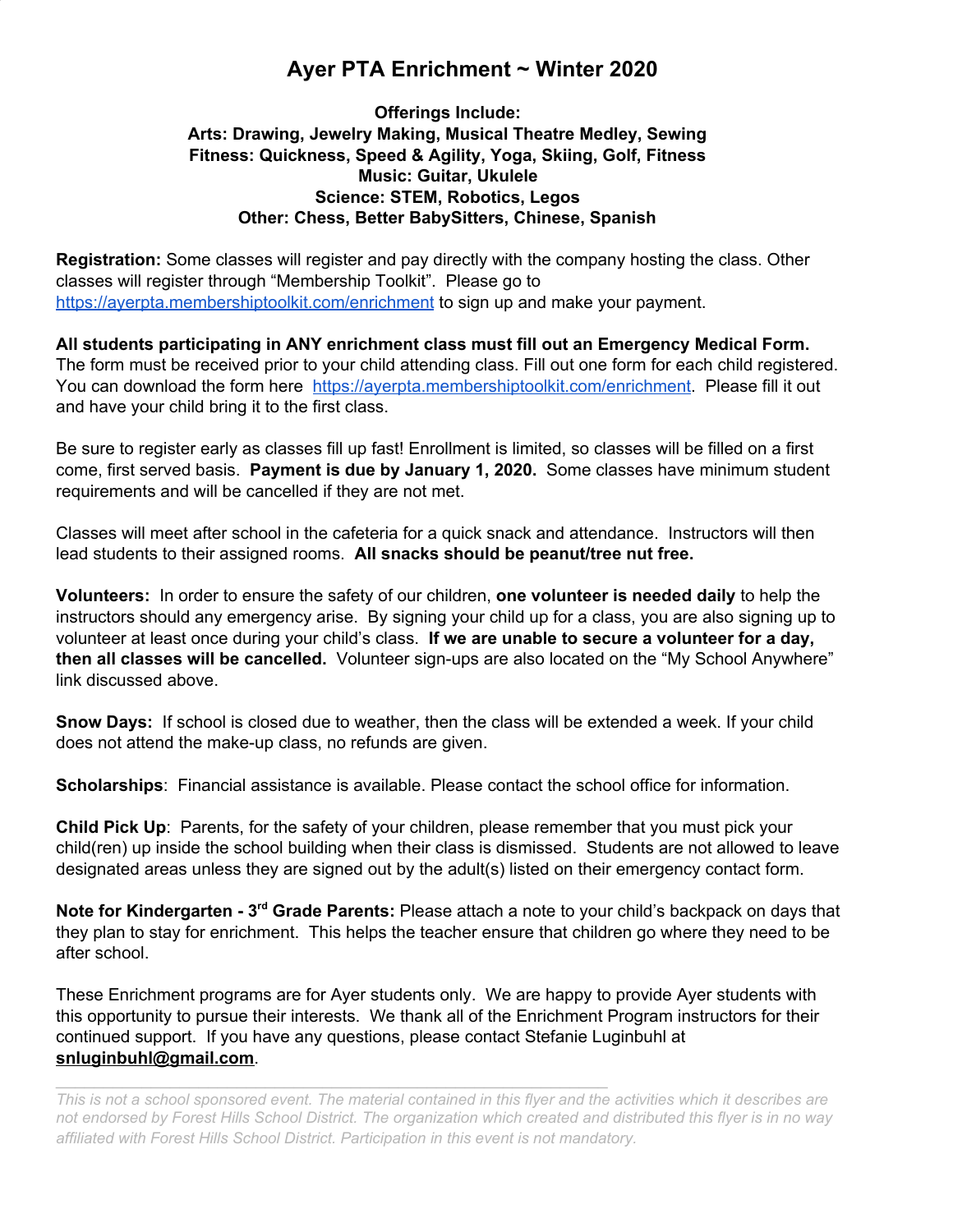# **Instructor: Drake Planetarium Monday, 1/6-2/24(No Class 1/20 & 2/17) Learning Commons**

TO REGISTER: go to **https://drakeplanetarium.formstack.com/forms/afterschool\_registration\_form** and select School Code AY45255. For registration questions, please email Abbey Shore at abbeyshore@drakeplanetarium.org

\_\_\_\_\_\_\_\_\_\_\_\_\_\_\_\_\_\_\_\_\_\_\_\_\_\_\_\_\_\_\_\_\_\_\_\_\_\_\_\_\_\_\_\_\_\_\_\_\_\_\_\_\_\_\_\_\_\_\_\_\_\_\_\_\_\_\_\_\_\_\_\_\_\_\_\_\_\_\_\_\_\_

Create a number of different robot builds, robot extensions and that allow robots to function in a number of different ways, motorized robot challenges, invention challenges to test robot design.. These challenges help students (working in groups of 2) understand the why and how inventors, scientists, and engineers improve people's lives. Students will brainstorm, build, test and redesign - then develop strategies to use to solve a myriad of problems. Mars Rovers, ZooBots, Extend arms, tracks and numerous other adaptations will be used to expand and reinforce the experience students have had in a challenge.

**Ayer Acting Academy – Grades 4-6 \$80 / 6 weeks** (Min 6, Max 12 students) **3:50 - 5:00 PM**

**Instructor: Emily Weddle Monday,1/6-2/24(No class on 1/20 & 2/17) Flex Room**

TO REGISTER: go to https://ayerpta.membershiptoolkit.com/enrichment

Come and join a fun, interactive, dramatic after school acting class! In this class we will learn the **basics of acting, work on scripts, and even perform monologues! No experience necessary.**

\_\_\_\_\_\_\_\_\_\_\_\_\_\_\_\_\_\_\_\_\_\_\_\_\_\_\_\_\_\_\_\_\_\_\_\_\_\_\_\_\_\_\_\_\_\_\_\_\_\_\_\_\_\_\_\_\_\_\_\_\_\_\_\_\_\_\_\_\_\_\_\_\_\_\_\_\_\_\_\_\_\_

| Young Engineers - Grades K-2         | \$75 / 6 weeks          |
|--------------------------------------|-------------------------|
| <b>Instructor: Drake Planetarium</b> | Tuesday, 1/7-2/11       |
| (Min 15, Max 20 students)            | $3:50 - 4:50$ PM        |
|                                      | <b>Learning Commons</b> |

TO REGISTER: go to **https://drakeplanetarium.formstack.com/forms/afterschool\_registration\_form** and select School Code AY45255. For registration questions, please email Abbey Shore at abbeyshore@drakeplanetarium.org

Let your child's imagination run wild in this exciting new program. Students will have guided build projects into which they can incorporate their own innovative LEGO ideas. This introduces the young engineer to a variety of fun and simple and complex machines. Students learn about gears, pulleys, levers, wheels, axles, and other applications for these simple machines. Students work in teams developing hand-eye coordination, team cooperation, and how to follow directions to complete a variety of building projects. This is a fun after school activity that covers the basics of engineering design for the budding young engineer or scientist.

\_\_\_\_\_\_\_\_\_\_\_\_\_\_\_\_\_\_\_\_\_\_\_\_\_\_\_\_\_\_\_\_\_\_\_\_\_\_\_\_\_\_\_\_\_\_\_\_\_\_\_\_\_\_\_\_\_\_\_\_\_\_\_\_\_\_\_\_\_\_\_\_\_\_\_\_\_\_\_\_\_\_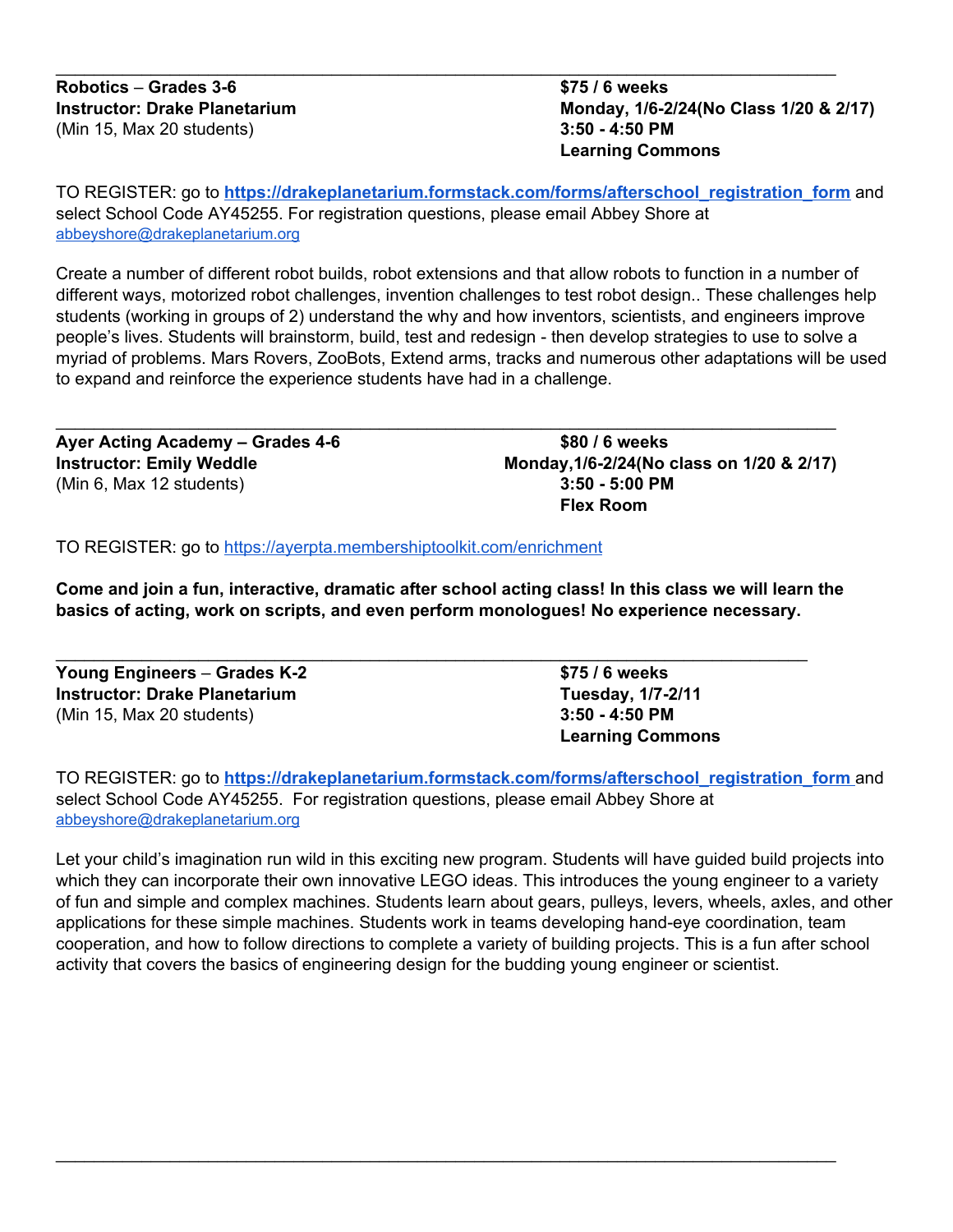**Art Room**

# TO REGISTER: **http://www.youngrembrandts.com/cincinnatieast-oh or call 513-779-5858**

Our curriculum is designed to teach basic to advanced drawing skills, art techniques and vocabulary. We believe that drawing is the bedrock skill required for future artistic success. We believe that all children can, and should, learn to draw. We provide all supplies and teach new lessons each week in a positive and nurturing environment, bringing out the best in each child. Students will thrive with increased art abilities, learning skills, self-confidence and self-esteem.

\_\_\_\_\_\_\_\_\_\_\_\_\_\_\_\_\_\_\_\_\_\_\_\_\_\_\_\_\_\_\_\_\_\_\_\_\_\_\_\_\_\_\_\_\_\_\_\_\_\_\_\_\_\_\_\_\_\_\_\_\_\_\_\_\_\_\_\_\_\_\_\_\_\_\_\_\_\_\_\_\_\_

**Falcon Fitness - Grades 2-6 \$50 / 8 weeks Instructor: Heather Morency Tuesday, 1/14-3/3** (Min 8, Max 40 students) **3:50 - 4:50 PM**

**Gym**

TO REGISTER: go to https://ayerpta.membershiptoolkit.com/enrichment

This program involves core training, functional strength, explosiveness, flexibility, muscular endurance, coordination, cardiovascular endurance, high intensity interval training, and plyometrics. It will make your child better both mentally and physically.

**Chess Club** – **Grades 3-6 \$40 / 8 weeks Instructor: Mr. Farmer Tuesday, 1/7-2/25** (Min 10, Max 40 students) **3:45 - 4:45 PM**

**Mr. Farmer's 5th grade room**

TO REGISTER: go to https://ayerpta.membershiptoolkit.com/enrichment

Learn the basics of chess through weekly instruction and develop your skills as you play other students. Students need to bring a chess board each week.

\_\_\_\_\_\_\_\_\_\_\_\_\_\_\_\_\_\_\_\_\_\_\_\_\_\_\_\_\_\_\_\_\_\_\_\_\_\_\_\_\_\_\_\_\_\_\_\_\_\_\_\_\_\_\_\_\_\_\_\_\_\_\_\_\_\_\_\_\_\_\_\_\_\_\_\_\_\_\_\_\_\_\_

\_\_\_\_\_\_\_\_\_\_\_\_\_\_\_\_\_\_\_\_\_\_\_\_\_\_\_\_\_\_\_\_\_\_\_\_\_\_\_\_\_\_\_\_\_\_\_\_\_\_\_\_\_\_\_\_\_\_\_\_\_\_\_\_\_\_\_\_\_\_\_\_\_\_

**Ayer Elementary Ski Club – Grades K-6 \$230 / 4 weeks Instructor: Christopher Pettigrew Wednesday, 1/8-1/29**

**4:15PM - 9:15PM Perfect North Slopes**

TO REGISTER: go to https://ayerpta.membershiptoolkit.com/enrichment

Learn how to ski at Perfect North Slopes with a professional instructor. All grades are welcome to join and use the provided transportation. Children in 5th and 6th grade are able to participate without a guardian. Any child under 5th grade must be accompanied by a guardian. For Further info contact Chris Pettigrew at **ayerskiclub@gmail.com**

\_\_\_\_\_\_\_\_\_\_\_\_\_\_\_\_\_\_\_\_\_\_\_\_\_\_\_\_\_\_\_\_\_\_\_\_\_\_\_\_\_\_\_\_\_\_\_\_\_\_\_\_\_\_\_\_\_\_\_\_\_\_\_\_\_\_\_\_\_\_\_\_\_\_\_\_\_\_\_\_\_\_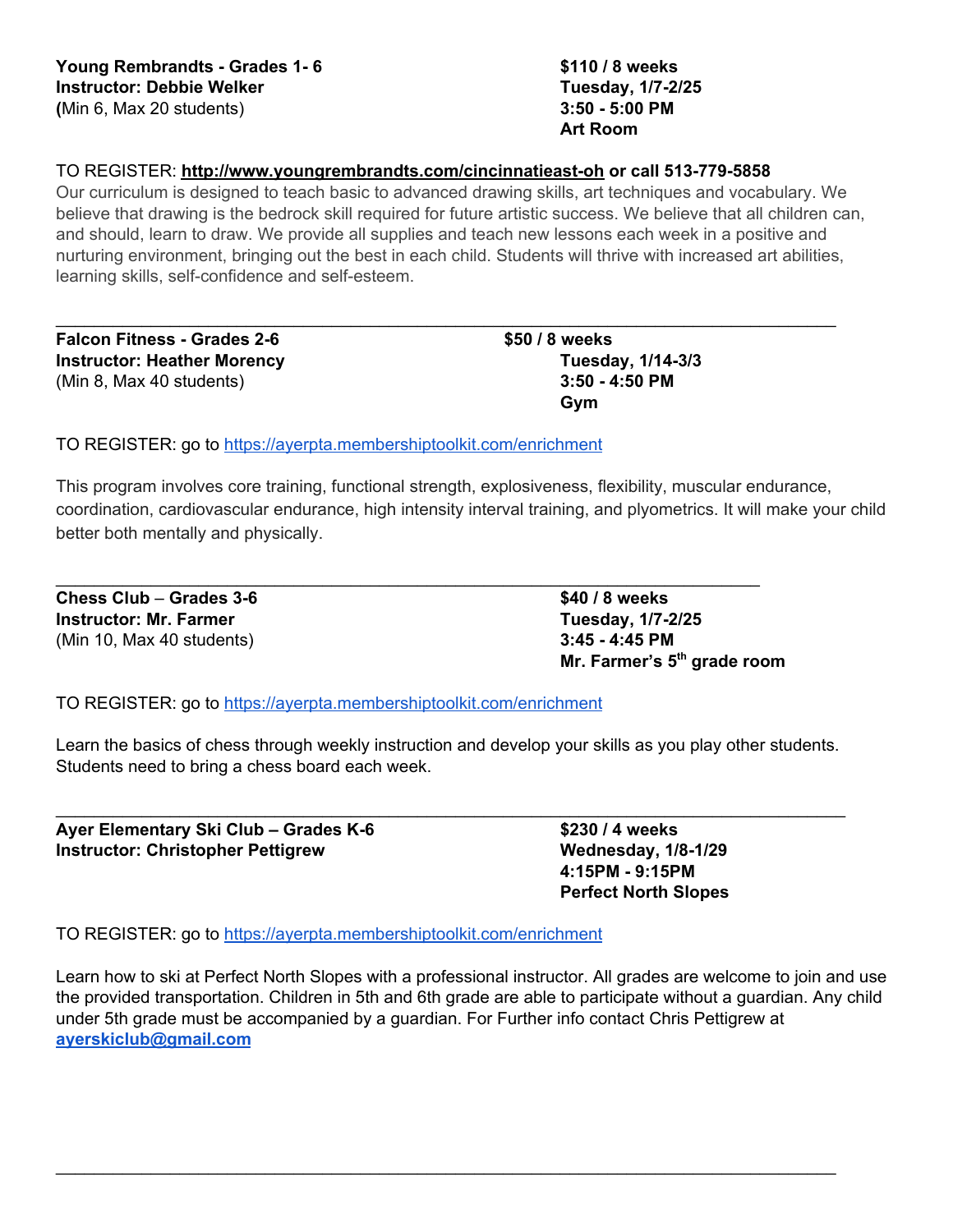TO REGISTER: go to https://ayerpta.membershiptoolkit.com/enrichment

Come and join a fun, interactive, dramatic after school acting class! In this class we will learn the **basics of acting, work on scripts, and even perform monologues! No experience necessary.**

\_\_\_\_\_\_\_\_\_\_\_\_\_\_\_\_\_\_\_\_\_\_\_\_\_\_\_\_\_\_\_\_\_\_\_\_\_\_\_\_\_\_\_\_\_\_\_\_\_\_\_\_\_\_\_\_\_\_\_\_\_\_\_\_\_\_\_\_\_\_\_\_\_\_\_\_\_\_\_\_

**Guitar – Grades 3-6 \$75 / 5 weeks Instructor: Jon Armstrong Wednesday, 1/8-2/5** (Min 3, Max 10 students) **3:50 - 4:50 PM**

TO REGISTER: go to https://ayerpta.membershiptoolkit.com/enrichment

Students will learn basic notation reading, tablature and chord drags, and reading while learning a mix of modern pop music and traditional material. Guitars can be purchased from the instructor for \$85 and old guitars can be restrung for \$10. Please contact jonnyrocket72@yahoo.com

\_\_\_\_\_\_\_\_\_\_\_\_\_\_\_\_\_\_\_\_\_\_\_\_\_\_\_\_\_\_\_\_\_\_\_\_\_\_\_\_\_\_\_\_\_\_\_\_\_\_\_\_\_\_\_\_\_\_\_\_\_\_\_\_\_\_\_\_\_\_\_\_\_\_\_\_\_\_\_\_

**Ukulele Classes - Grades 2-6 \$75 / 5 weeks Instructor: Jon Armstrong Wednesday, 2/12-3/11** (Min 3, Max 10 Students**) 3:50 - 4:50 PM**

**Flexible Learning Space**

**Flexible Learning Space**

TO REGISTER: go to https://ayerpta.membershiptoolkit.com/enrichment

Learn about music on a fun instrument while playing your favorite songs. Students will learn basic notation reading, tablature and chord drags, and reading while learning a mix of modern pop music and traditional material. Children will need a folder to organize materials and a ukulele. For help purchasing a Ukulele please contact Jon Armstrong at jonnyrocket72@yahoo.com.

\_\_\_\_\_\_\_\_\_\_\_\_\_\_\_\_\_\_\_\_\_\_\_\_\_\_\_\_\_\_\_\_\_\_\_\_\_\_\_\_\_\_\_\_\_\_\_\_\_\_\_\_\_\_\_\_\_\_\_\_\_\_\_\_\_\_\_\_\_\_\_\_\_\_\_\_\_\_\_\_

**Kids Yoga** – **Grades 2-6 \$75 / 8 weeks Instructor: Dianne Benmayor Wednesday, 1/8-2/26** (Min 8, Max 16 students) **3:50 - 4:50 PM**

**Learning Commons**

TO REGISTER: go to https://ayerpta.membershiptoolkit.com/enrichment

A growing body of scientific research supports the positive effects of teaching Yoga to students. Yoga teaches kids to take a break from the stresses of everyday life, improve & maintain their physical well being and builds strength & flexibility, improved coordination and focus. Classes explore basic yoga poses, breathing exercises through cooperative games, themed activities and music. Classes will engage the natural energy and enthusiasm of the elementary age child. It is never too early to introduce your child to the rewards of yoga. Participants should bring a yoga mat/beach towel, water, and dress in comfortable clothing.

\_\_\_\_\_\_\_\_\_\_\_\_\_\_\_\_\_\_\_\_\_\_\_\_\_\_\_\_\_\_\_\_\_\_\_\_\_\_\_\_\_\_\_\_\_\_\_\_\_\_\_\_\_\_\_\_\_\_\_\_\_\_\_\_\_\_\_\_\_\_\_\_\_\_\_\_\_\_\_\_\_\_

**Stage**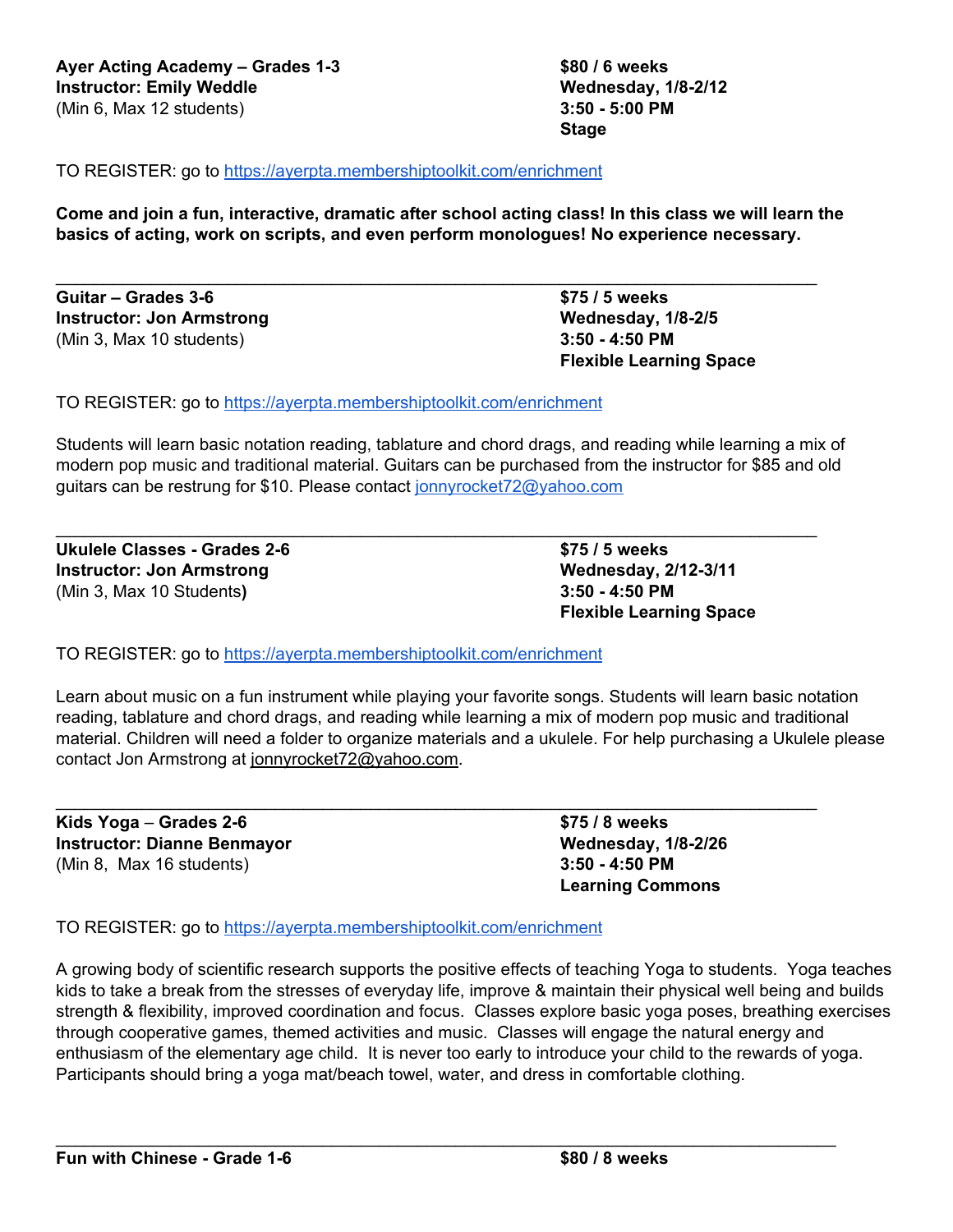TO REGISTER: go to https://ayerpta.membershiptoolkit.com/enrichment

# **Expose your child to a second language!**

Studies have shown that learning a second language at an early age enriches and enhances a child's mental development. The younger the learner, the better.By learning some basic Chinese (as well as something about Chinese culture), this will lay a good foundation for the future.

# **Teacher Experience:**

Lucy has awards from the Chinese School in Cincinnati and has been teaching Chinese language and tutoring US students for 9 years. She enjoys teaching and has taught students from ages 5 to 18 years old. **Classes include:**

The basic strokes and pronunciation, Chinese culture, Chinese children's songs, etc.

A fun way to learn Chinese made easy for kids. Prepare your child for future success through learning Chinese with Lucy Lui (yes, that's her real name)!

\_\_\_\_\_\_\_\_\_\_\_\_\_\_\_\_\_\_\_\_\_\_\_\_\_\_\_\_\_\_\_\_\_\_\_\_\_\_\_\_\_\_\_\_\_\_\_\_\_\_\_\_\_\_\_\_\_\_\_\_\_\_\_\_\_\_\_\_\_\_\_\_\_\_\_\_\_\_\_

**Quickness/Speed/Agility** - **Grades 2-6 \$95 / 7 weeks Instructor: Nicki Pendleton Skylis Thursday, 1/9-3/5(No class on 1/30)** (Min 10, Max 30 students) **3:50- 4:50 PM**

**Gym**

TO REGISTER: go to **https://qsatraining.myshopify.com** and click on the Ayer Elementary class. Please note there is a sibling discount option for additional registrations.

This class provides exercise to work on strength, quickness, coordination, agility, running mechanics and overall fitness. It is a creative way for kids to have fun while exercising and a way for kids to become more physically fit. This class will have a strong focus on the correct running form and mechanics because most kids are never taught how to run properly. There will also be exercises on footwork and quickness. Through exercises, your child will learn the right way to control their body which helps prevent injuries in sports. Plan to have a lot of fun being active!

\_\_\_\_\_\_\_\_\_\_\_\_\_\_\_\_\_\_\_\_\_\_\_\_\_\_\_\_\_\_\_\_\_\_\_\_\_\_\_\_\_\_\_\_\_\_\_\_\_\_\_\_\_\_\_\_\_\_\_\_\_\_\_\_\_\_\_\_\_\_\_\_\_\_\_\_\_\_\_\_\_\_

**STEM Club** – **Grades 3-6 \$60 / 8 weeks** (Min 10, Max 24 students) **3:45 - 5:15 PM**

**Instructor: Mr. Farmer Thursday,1/9-3/12(No class on 2/13&2/20) Mr. Farmer's 5th grade room**

TO REGISTER: go to https://ayerpta.membershiptoolkit.com/enrichment

Explore science and math through hands-on activities. Learn the engineering design process as you work in teams with other students to solve design challenges

\_\_\_\_\_\_\_\_\_\_\_\_\_\_\_\_\_\_\_\_\_\_\_\_\_\_\_\_\_\_\_\_\_\_\_\_\_\_\_\_\_\_\_\_\_\_\_\_\_\_\_\_\_\_\_\_\_\_\_\_\_\_\_\_\_\_\_\_\_\_\_\_\_\_\_\_\_\_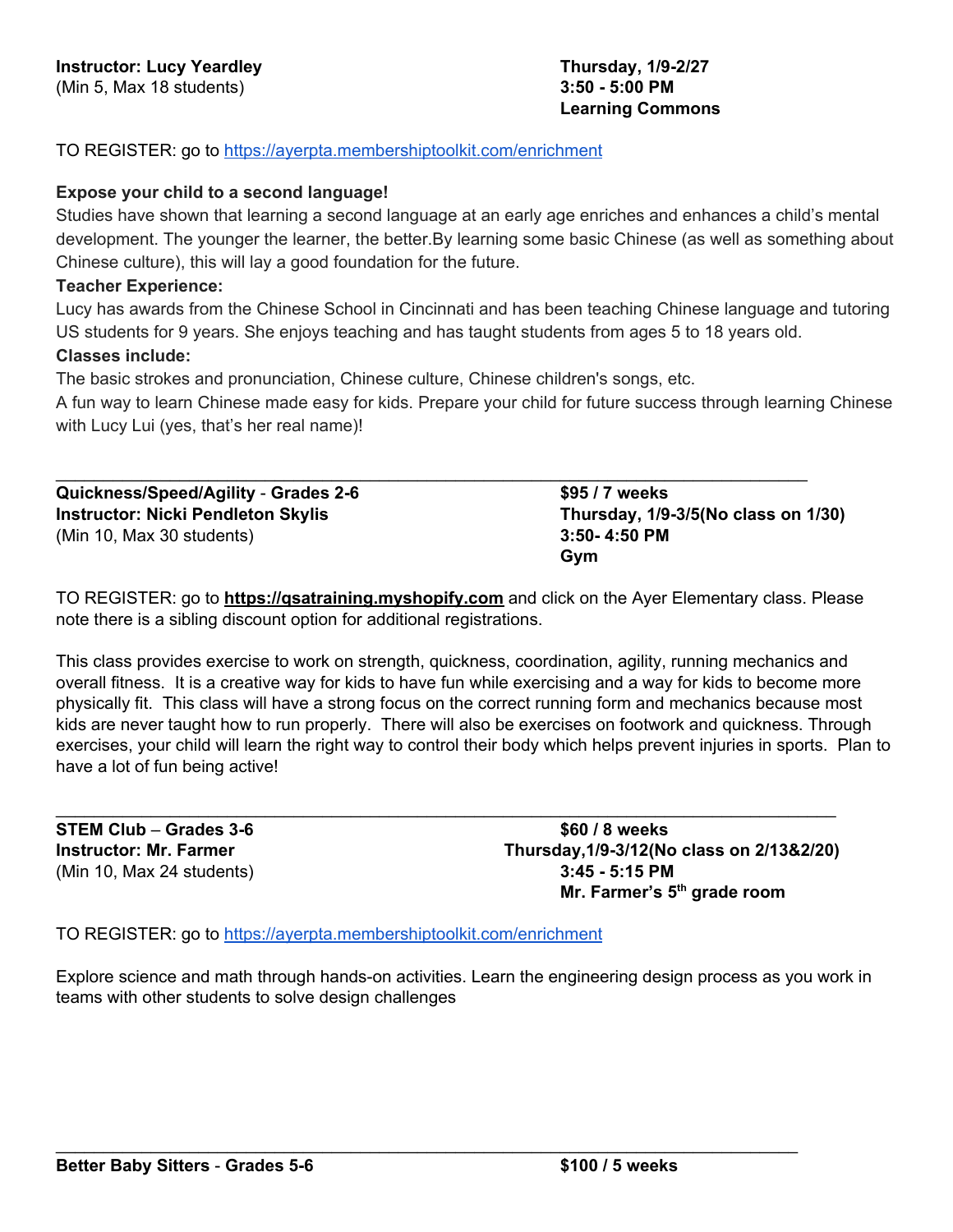TO REGISTER: Go to **www.enrichingkidz.com** and click on "Register for a class", then click on the class you are interested in, then click Class Schedule (on the left side).

Would your child know what to do if the child they were babysitting started to choke on something? Does your child babysit younger siblings? Why not enroll your child in a Better Baby Sitters course? Your child will learn the responsibilities of having a job, the Rights of a Baby Sitter, CPR for a Child and Infant, Basic First Aid, Growth and Development and appropriate toys and activities for kids. They also learn diaper changing, infant care and how to feed a toddler. The most important component of the Better Baby Sitters course is that it is fun!

**Ayer Falcon Golf – Grades 1-4 \$20 / 7 weeks** (Min 6, Max 15 students) **6:00PM - 7:00PM**

**Instructor:** Bill Williamson **Friday,** 1/10-2/28 (No Class 2/21) **Gym**

Instructors will not be paid for this class. The money collected for this class will be donated to the *Ayer PTA Enrichment Scholarship fund.*

\_\_\_\_\_\_\_\_\_\_\_\_\_\_\_\_\_\_\_\_\_\_\_\_\_\_\_\_\_\_\_\_\_\_\_\_\_\_\_\_\_\_\_\_\_\_\_\_\_\_\_\_\_\_\_\_\_\_\_\_\_\_\_\_\_\_\_\_\_\_\_\_\_\_\_\_\_\_\_\_\_\_\_

TO REGISTER: go to https://ayerpta.membershiptoolkit.com/enrichment

This class is intended to be a FUN beginner golf class for kids. It would be appropriate (but not required) if your child has some experience with the game (i.e. they have hit balls before and/or participate in a PGA Junior League or have done Drive, Chip and Putt, etc). The class will utilize equipment from SNAG golf (www.snaggolf.com), which is being used via a generous donation from the Greater Cincinnati Golf Association (www.gcga.org) in order to grow the game of golf.

The instructor is Anderson resident and Ayer dad, Bill Williamson, who is a 5 - time Cincinnati Player of the Year, former "Met" winner and Loveland High School and University of Akron athletic HOF golfer. Bill will also have two daughters in the class (Shelby – 3nd grade, and Claire – 1).

There may be a field trip to either Little Miami Golf Center, weather dependent, at an additional cost (likely less than \$10).

Instructor could use the assistance of one or two parents during the course (one parent each week) if you are able to stay at any time. Email **wow9577@hotmail.com** if you wish to sign up (please put "Ayer Golf" in the subject line).

\_\_\_\_\_\_\_\_\_\_\_\_\_\_\_\_\_\_\_\_\_\_\_\_\_\_\_\_\_\_\_\_\_\_\_\_\_\_\_\_\_\_\_\_\_\_\_\_\_\_\_\_\_\_\_\_\_\_\_\_\_\_\_\_\_\_\_\_\_\_\_\_\_\_\_\_\_\_\_\_\_\_

**Jewelry Making with Miss Tracey Grades 1-6 \$50 / 3 weeks Instructor: Tracey Humphreys Friday, 1/10-1/24** (Min 8, Max 12 students) **3:50 - 5:00 PM**

**Learning Commons**

TO REGISTER: go to https://ayerpta.membershiptoolkit.com/enrichment

We will be practicing basic jewelry making using a variety of beads, wire and floss. Children will have the opportunity to create necklaces, earrings, bracelets and key-chains to use for themselves or as gifts for others.

\_\_\_\_\_\_\_\_\_\_\_\_\_\_\_\_\_\_\_\_\_\_\_\_\_\_\_\_\_\_\_\_\_\_\_\_\_\_\_\_\_\_\_\_\_\_\_\_\_\_\_\_\_\_\_\_\_\_\_\_\_\_\_\_\_\_\_\_\_\_\_\_\_\_\_\_\_\_\_\_\_\_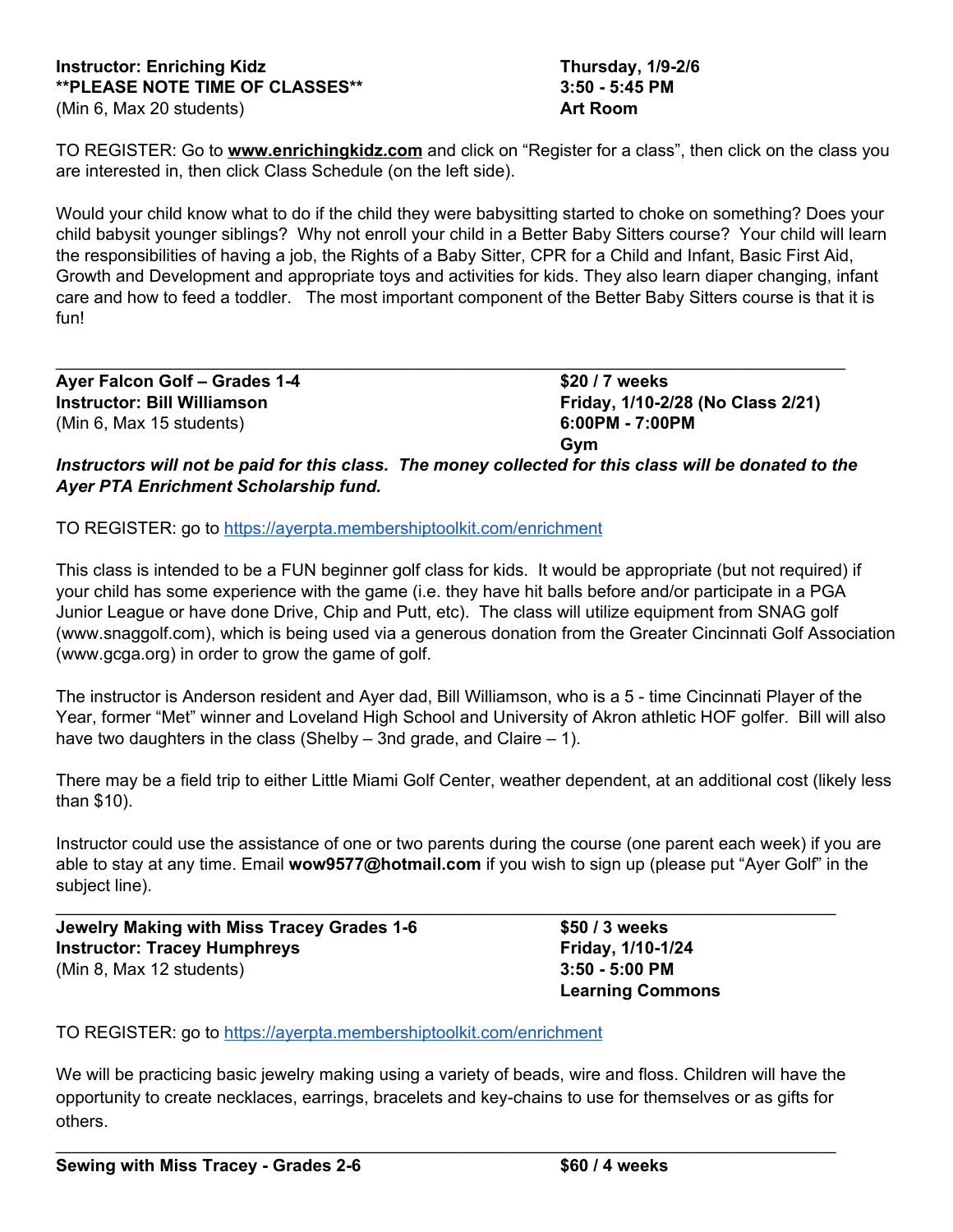# **Learning Commons**

# TO REGISTER: go to https://ayerpta.membershiptoolkit.com/enrichment

Beginner sewing classes with Miss Tracey-A four week series to expose kids to basic sewing skills as they make a pin cushion and a pillow. This class is set up for kids who have no sewing experience. They will be learning how to thread a needle, use a pattern and do some pinning. They will learn three types of hand stitches and will have time to explore many types of sewing notions. Children will receive a sewing kit to keep as well as some notions to practice with at home..

\_\_\_\_\_\_\_\_\_\_\_\_\_\_\_\_\_\_\_\_\_\_\_\_\_\_\_\_\_\_\_\_\_\_\_\_\_\_\_\_\_\_\_\_\_\_\_\_\_\_\_\_\_\_\_\_\_\_\_\_\_\_\_\_\_\_\_\_\_\_\_\_\_\_\_\_\_\_\_\_\_\_\_

**Spanish – Grades K-6 \$94 per class / 9 weeks** (Min 7, Max 20 students) **8:05am - 9:05am**

**Instructor: World of Spanish Thursday, 12/13-2/21 (No Class 1/3) Media Center** *Additional session option. Register separately. Previous session experience is not required.* **\$94 per class / 9 weeks Thursday, 2/28-5/2 (No Class 4/8)**

# **TO Register: http://www.worldofspanishllc.com**

Exposing your child to a second language is one of the most valuable gifts you can give your child. Here is why:

- Higher scores on the SAT: Students who study a foreign language for four or more years tend to score higher on the verbal section of the SAT.
- Higher grades in high school: Foreign language classes are a requirement for colleges and universities; learning spanish early on will make high school spanish so much easier, ensuring higher grades.
- It enhances reading ability in English: Starting a second language early enhances reading abilities and general literacy in the first language. Children also demonstrate better focus and multitasking skills.

Children will study Spanish vocabulary through fun games, songs, hands-on activities, etc. Cultural activities like Salsa Dance classes, celebration of "Cinco de May" with live mariachi music, etc. will be available during the year for parents as well! Students will be divided based on level.

**\*\*Classes require textbooks or magazine subscriptions, an approximate one-time fee of \$12-\$28 additional for the year (Depending on the level)**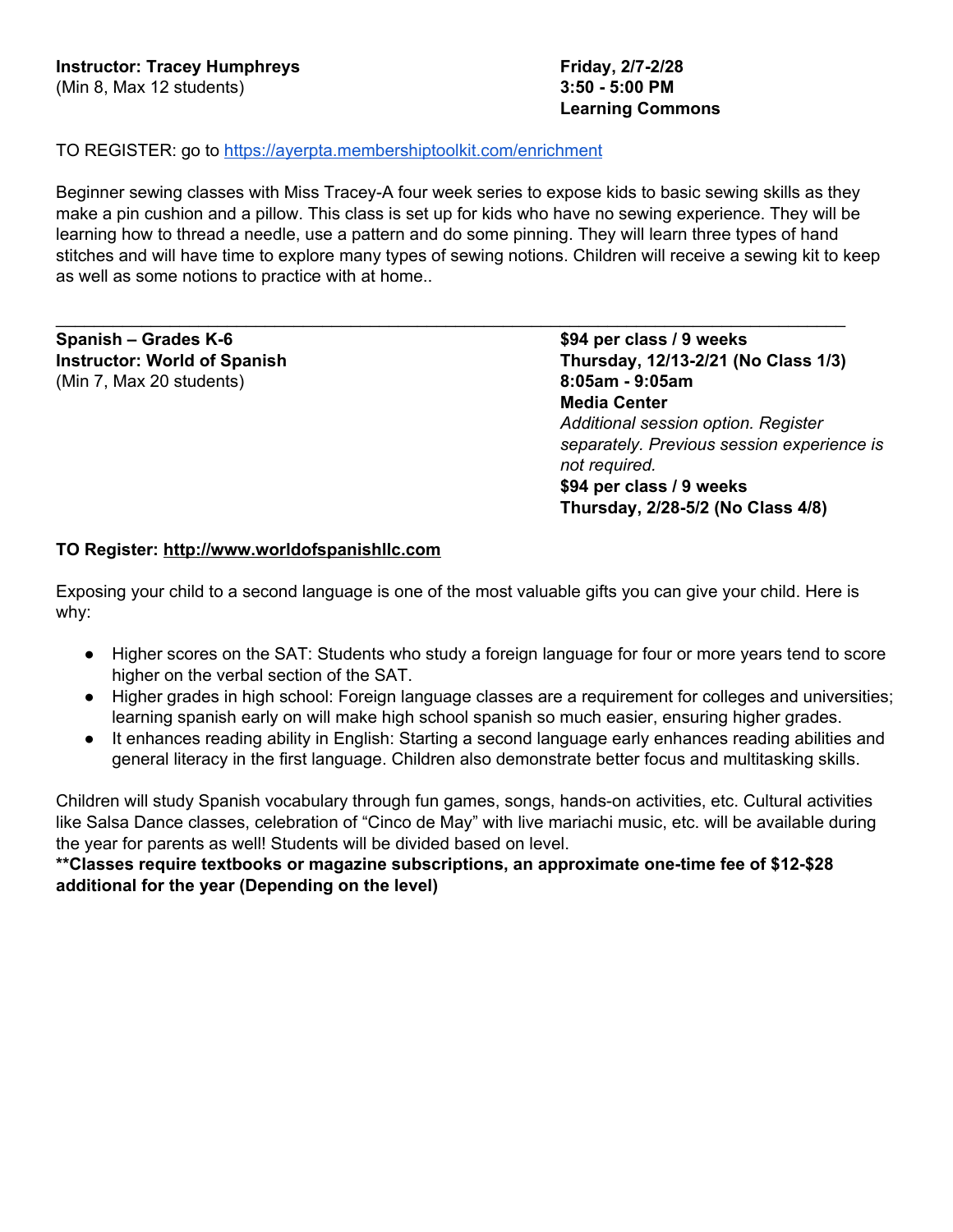

# Classes Offered at Ayer Elementary

**Better Baby Sitters** For Boys and Girls In 5th + 6th Grades

**COST: \$100** 

**Students Learn:** 

- · First Aid & Heimlich Maneuver
- . Receive a First Aid Kit to Keep
- . Infant & Child CPR (American Heart Association guidelines), Practice with Mannequins
- Care of the Choking Child & Infant
- . How to Handle Emergencies
- Creative Problem Solving
- · Job Professionalism
- Hands-on Practice
- . Diapering, Bottle Feeding, Infant care
- . Discussion of Growth & Development
- Create Age Appropriate Activities
- And ... it's FUN!

**Class Information Thursdays** 1/9, 1/16, 1/23, 1/30, 2/6  $3:45 - 5:45$  pm

\*Students must attend all dates in the session chosen to complete the course. \*\* Please note that classes are 2 hours long each date.

To Register:

Go to www.enrichingkidz.com, click on Register for a class, select the class, then scroll down to the class schedule to find the location.

To register by phone, or if you have questions regarding course curriculum, call Amy Marks at 513-336-9993

"This is not a school sponsored event. The material contained in this flyer and the activities which it describes are not endorsed by Forest Hills School District. The organization which created and distributed this flyer is in no way affiliated with Forest Hills School District. Participation in this event is not mandatory."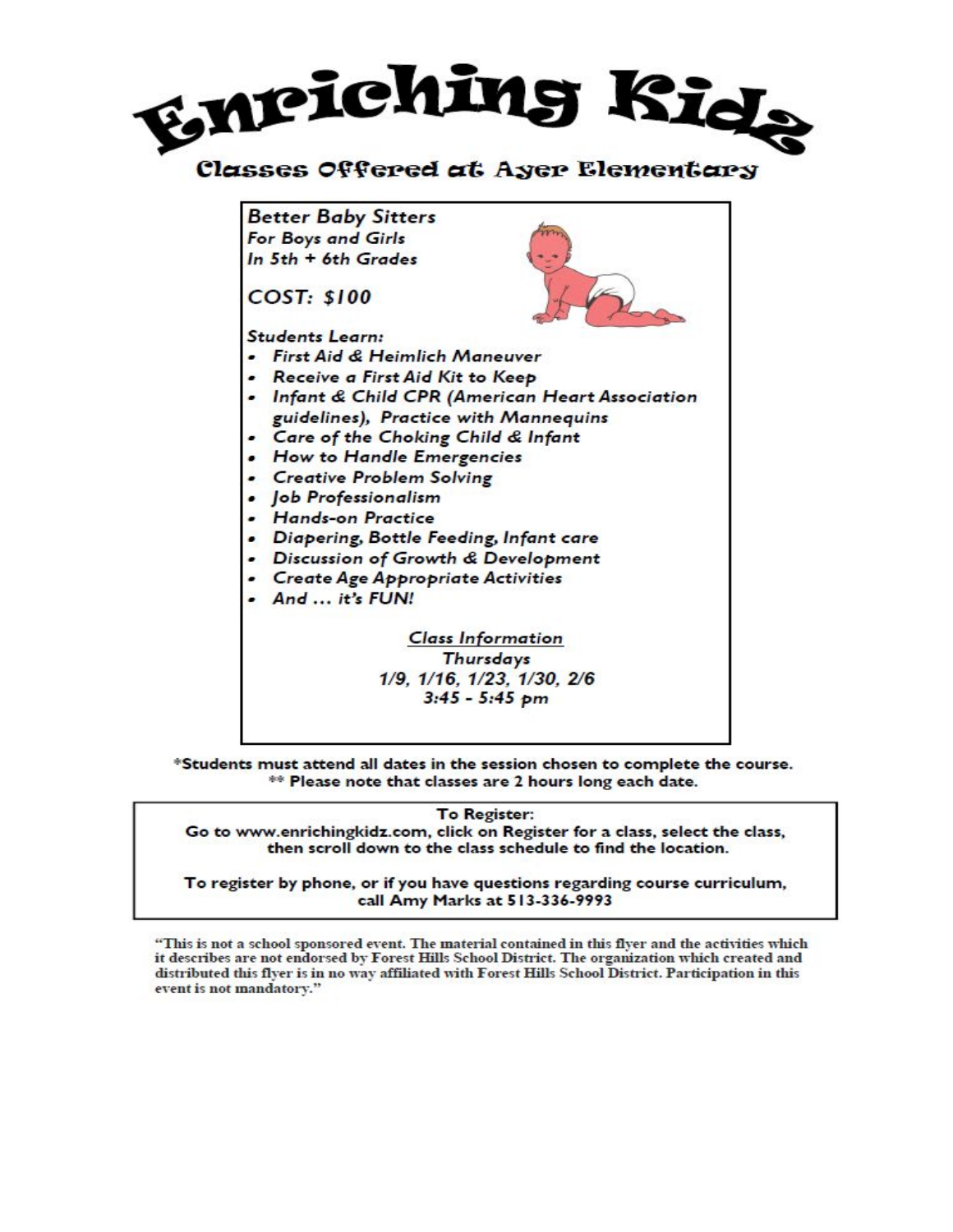

# **ALL NEW LESSONS EVERY SESSION!**

# **COME DRAW WITH US!**

Classes are held immediately after school. Parents are responsible for transportation at class end. Children attending aftercare will be escorted back and signed in. Scholarships/fee waivers are available for FHSD students. For information regarding scholarships/fee waivers please contact Joni Overcast at joniovercast@foresthills.edu \* This is a FHSD only, Ayer only class.



For information about Young Rembrandts or other class locations call 513-779-5858 visit us at www.youngrembrandts.com/cincinnatieast-OH or Like us on Facebook at www.facebook.com/YoungRembrandtsCincinnatiEast

This material was prepared by Young Rembrandts and is not sponsored or endorsed by the Forest Hills School District or any Forest Hills School.